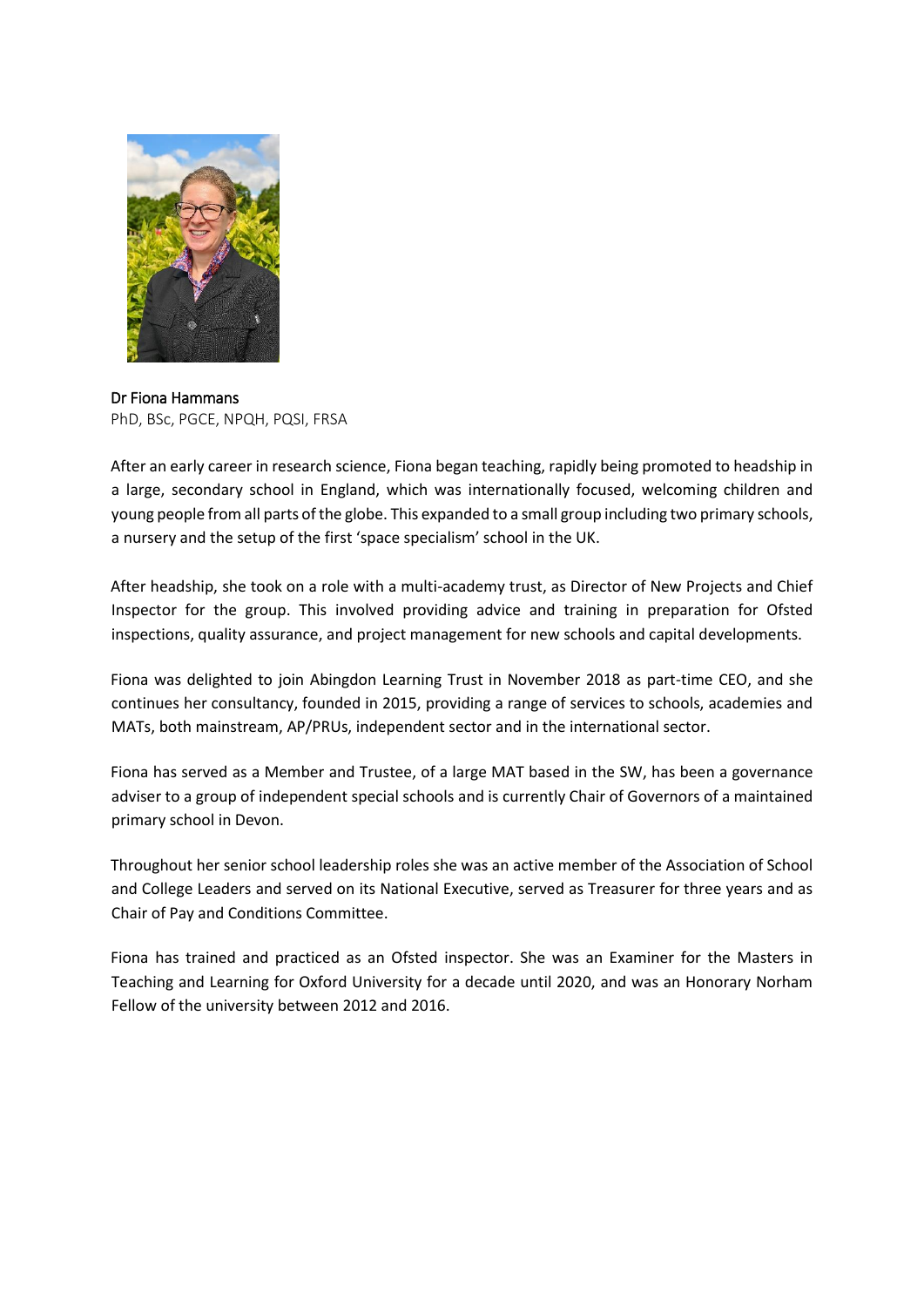

Zoe Bratt BA (Hons)

## CFO

Zoe commenced her career working in the Engineering Sector within a training department of an international company. The next move was into the Ceramic Industry managing school leavers who were applying for apprenticeships across the sectors. This role also involved a time working as a HR Manager for a Pottery Company, whilst taking a lead role in writing the National Apprenticeship for Ceramic graduates.

After a career break, Zoe entered the Education Sector, initially as a school governor, then as a Business Manager in pre-school education then relocated to Oxfordshire.

Zoe has worked in Primary and Secondary Schools within the Maintained and Academy Sector since 2004 and is now the Chief Finance Officer with Abingdon Learning Trust.

During the time with the Trust, Zoe has been the part of the leadership team at one of the Primary Schools, taking a leading role in moving the School through the transition from maintained to academy status and has been directly involved with the transition of the Secondary Schools into the Trust.

Zoe has a proven track record with successful financial management and complementary audit reviews since working in the education sector.

Zoe is continuing her career development both on the job and is currently working towards her AAT qualification and is a member of the ISBL.

Outside of her career, Zoe was a Cub Scout Leader for many years and then a Group Scout Leader supporting the local community with many events.